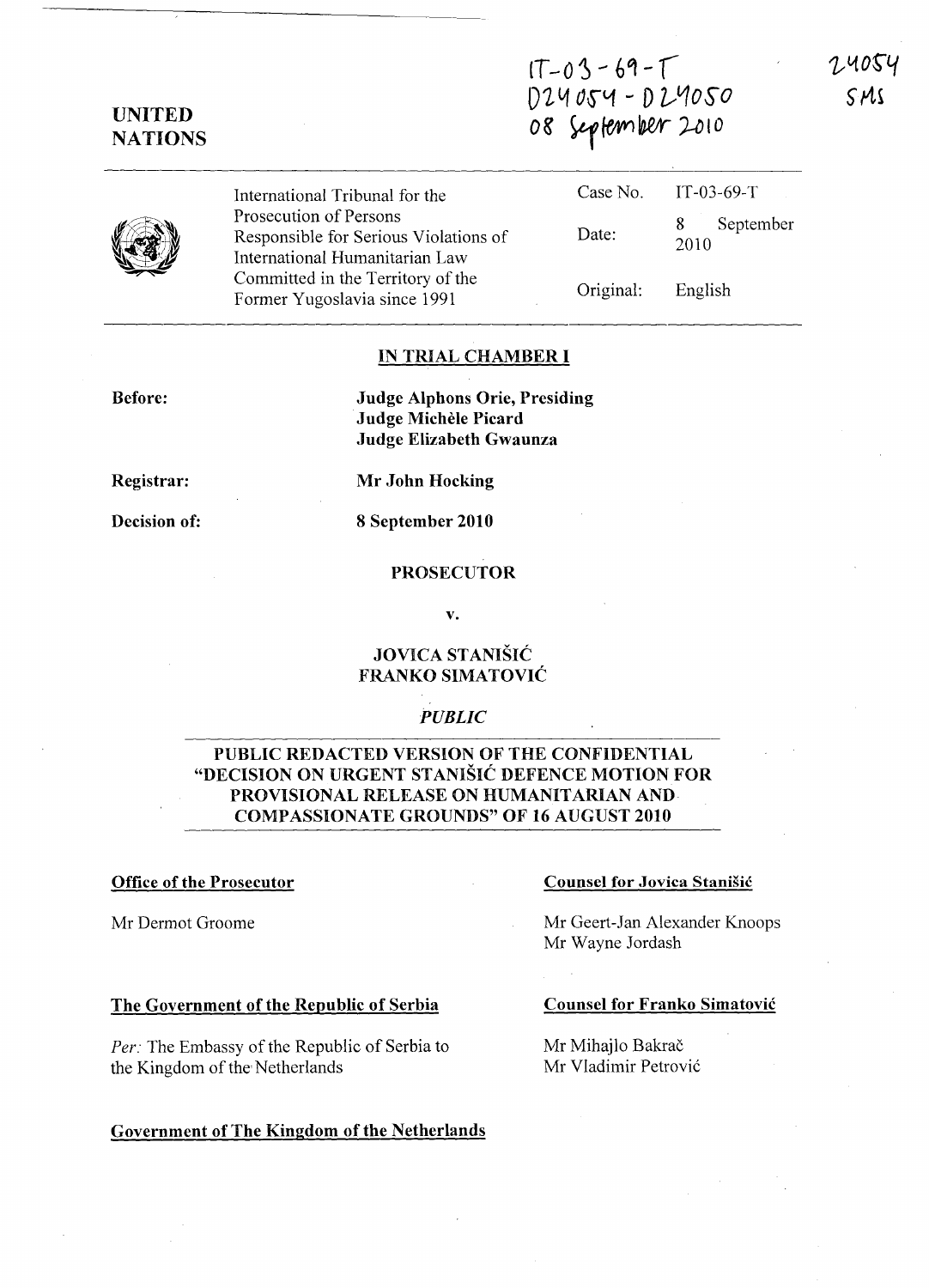# **I. PROCEDURAL HISTORY**

1. On 10 August 2010, the Stanisic Defence filed a motion seeking provisional release of Jovica Stanišić ("Accused") to Belgrade with permission to travel to [REDACTED] on a daily basis, for five days (excluding travel) or for a lesser period designated by the Chamber ("Motion").<sup>1</sup> On the same day, the Chamber informed the parties in an informal communication that the deadline for Responses to the Motion would be 12 August 2010. On 11 August 2010, the Prosecution responded, taking no position on whether the Motion should be granted ("Response").<sup>2</sup> The Prosecution also requested the Chamber to impose certain conditions if it were to grant provisional release and indicated that it understands the affirmation by the Republic of Serbia ("Serbia") on 17 May 2010 of its 9 October 2009 guarantees to apply to the Motion.<sup>3</sup> On 11 August 2010, the Stanišić Defence confirmed in an informal communication that it also considers the guarantees previously given by Serbia to apply to the Motion. On 13 August 2010, the Tribunal's Host State filed a letter pursuant to Rule 65 (B) of the Tribunal's Rules of Procedure and Evidence ("Rules") stating that it did not oppose the Motion. <sup>4</sup>

### **11. SUBMISSIONS OF THE PARTIES**

2. The Stanišić Defence submits that, if provisionally released, the Accused would return for trial and would not pose a danger to any victim, witness, or other person.<sup>5</sup> The Stanišić Defence further submits that the Accused should be allowed to visit his [REDACTED] father,  $[REDACTED]$ <sup>6</sup>. In support of its contentions, the Stanisic Defence has provided  $[REDACTED]$ <sup>7</sup> The Stanišić Defence asserts that the requested duration of provisional release is sufficiently short to reduce to a manageable degree any risk identified by the Chamber and that the Accused is willing to subject himself to any controlling or supervising conditions set by the Chamber.<sup>8</sup> The Stanišić Defence argues that the Accused's wish to see his father in the present circumstances is a serious and compelling humanitarian consideration, which constitutes a special circumstance justifying a

Urgent Stanisic Defence Motion for Provisional Release on Humanitarian and Compassionate Grounds with Confidential Annex A, 10 August 2010.

 $\overline{2}$ Prosecution Response to Urgent Stanisic Defence Motion for Provisional Release on Humanitarian and Compassionate Grounds, 11 August 2010.

Prosecution Response to Urgent Stanisic Defence Motion for Provisional Release on Humanitarian and  $\overline{3}$ Compassionate Grounds, 11 August 2010.

<sup>4</sup>  Letter of the Ministry of Foreign Affairs of The Kingdom of the Netherlands on Provisional Release for Mr Jovica Stanisic, 13 August 2010.

 $\overline{\mathbf{5}}$ Motion, paras 6, 8.

<sup>6</sup>  Motion, paras 3-4, 11-13.

 $\overline{7}$ Motion, Confidential Annex A.

 $\overline{\mathbf{8}}$ Motion, paras 4, 14.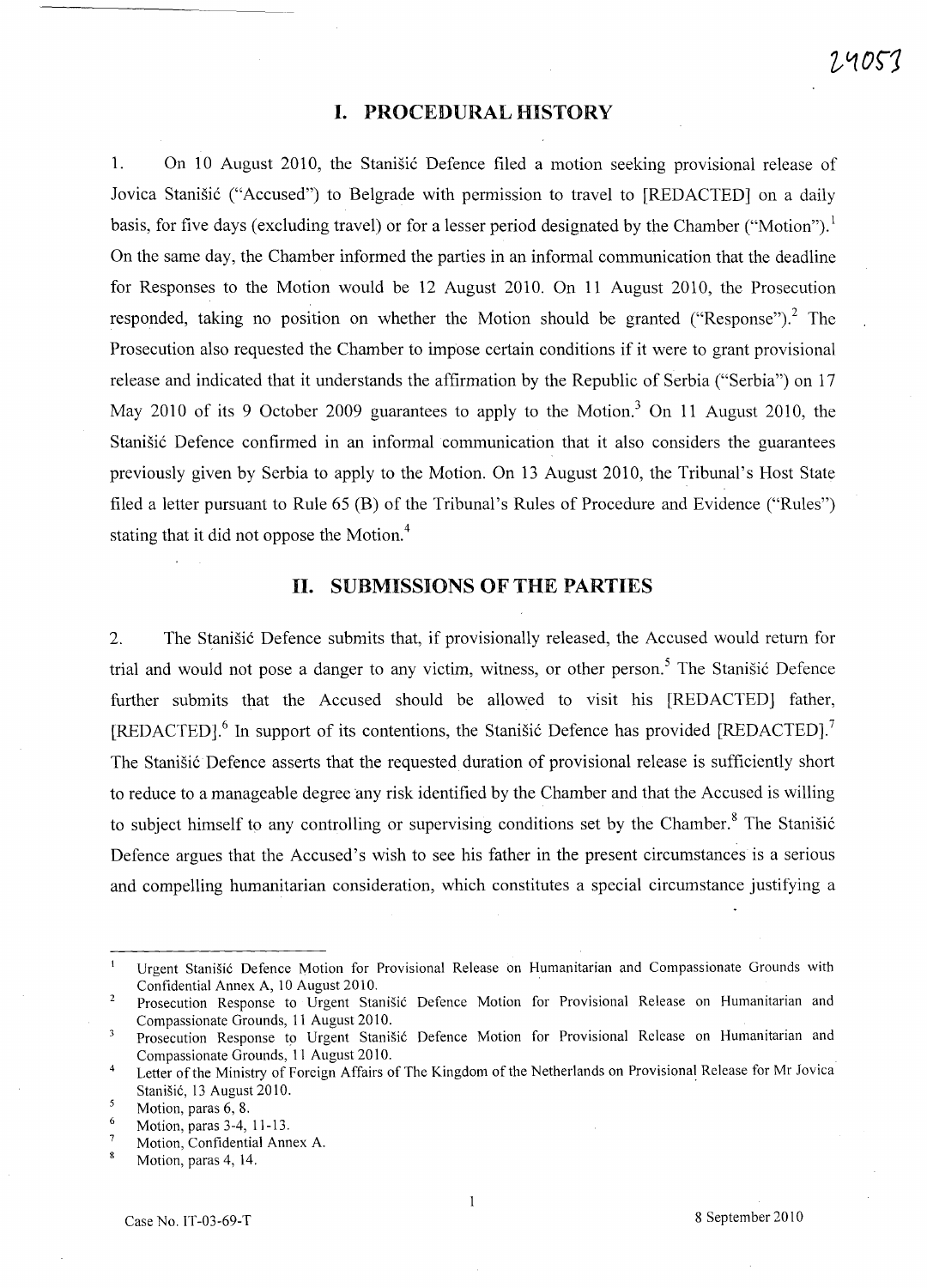managed period of provisional release, irrespective of a conclusion that the Accused's medical condition bears an unpredictable risk of deterioration.<sup>9</sup>

3. The Prosecution accepts the Stanisić Defence's factual representations [REDACTED] and defers to the Chamber's discretion as to whether the Accused should be provisionally released on humanitarian and compassionate grounds.<sup>10</sup>

# **HI. APPLICABLE LAW**

4. The Chamber recalls the applicable law governing provisional release and provisional release procedures as previously set out by this Chamber.<sup>11</sup>

# **IV. DISCUSSION**

5. As to whether the Accused, if released, will return for trial, the Chamber recalls the discussion in its decisions of 31 March 2010 and 22 July 2010 ("22 July 2010 Decision").<sup>12</sup> Further, the Chamber considers that Serbia's guarantees, as affirmed on 17 May 2010, cover the territory and time period of the presently requested provisional release.<sup>13</sup> The Chamber therefore considers Serbia to have been heard in relation to the Motion, as required by Rule 65 (B) of the Rules, and gives appropriate weight to the guarantees given by Serbia. As the Chamber has not received information indicating a change of circumstances in this respect, it remains satisfied that the Accused, if provisionally released, would appear for trial.

6. As to whether the Accused, if released, will pose a danger to any victim, witness, or other person, the Chamber recalls the analysis in its decision of 31 March 2010.<sup>14</sup> As the Chamber has not received information indicating a change of circumstances in this regard, it remains satisfied that the Accused, if provisionally released, would not pose a danger to any victim, witness, or other person.

2

Motion, paras 5, 14.

 $^{10}$  Response, paras 4-5.

See Decision on Simatović Defence Motion Requesting Provisional Release, 15 October 2009, paras 10-12; Decision on Simatovi6 Defence Motion Requesting Provisional Release During the Winter Court Recess, 15 December 2009, paras 11-12; Decision on Urgent Stanisi6 Defence Motion for Provisional Release, 31 March 2010 ("31 March 2010 Decision"), paras 19-21.

<sup>&</sup>lt;sup>12</sup> 31 March 2010 Decision, paras 23-24; Decision on Urgent Stanišić Defence Motion for Provisional Release, 22 July 2010, para. 6.

<sup>&</sup>lt;sup>13</sup> See Urgent Stanišić Defence Motion for Provisional Release, 14 October 2009, Annexes B-C; Urgent Stanišić Defence Motion for Provisional Release, 6 July 2010, Annexes A-D.

<sup>14 31</sup> March 20lO Decision, para. 26. See also 22 July 2010 Decision, para. 7.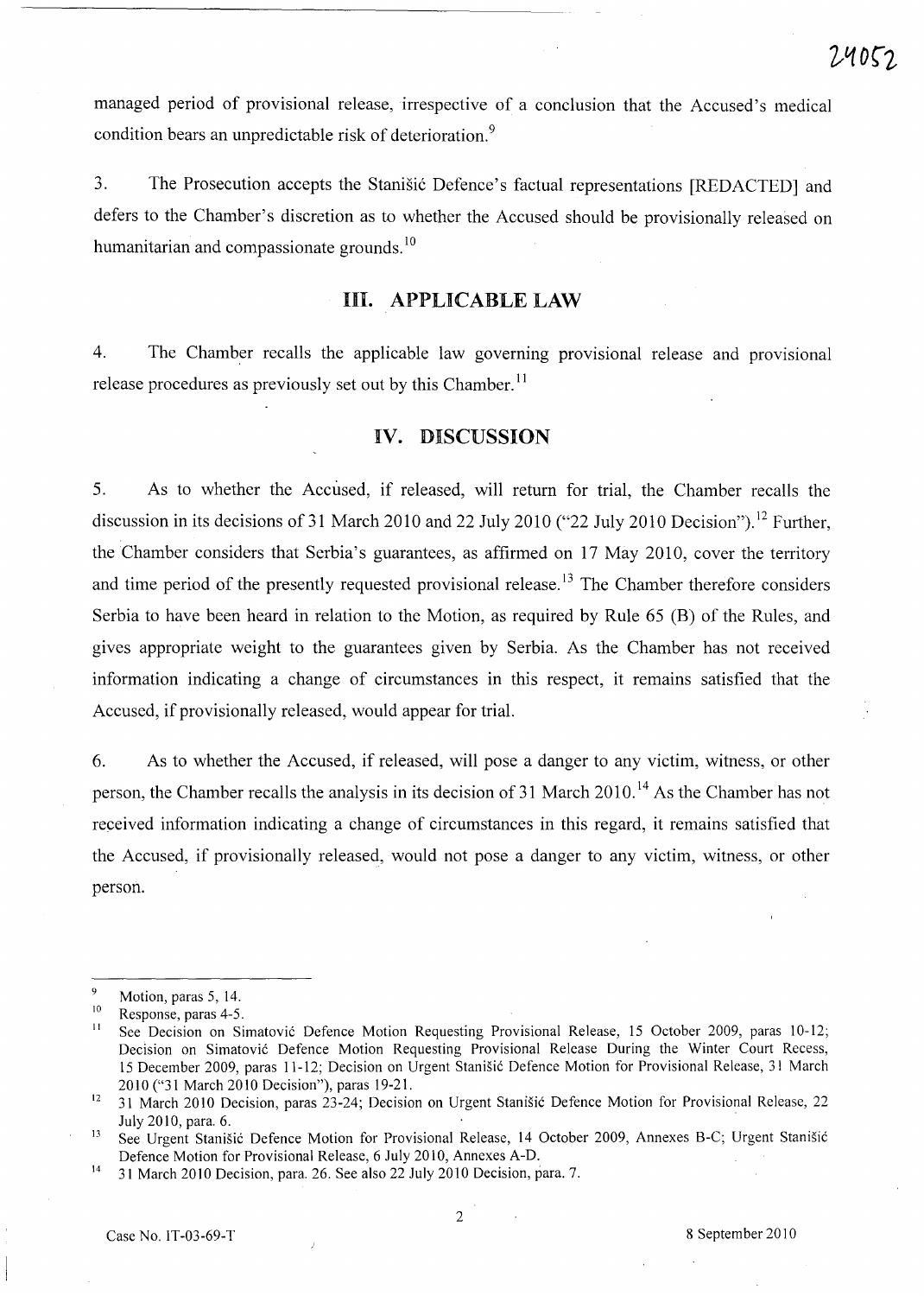7. In assessing whether provisional release is appropriate in this case, the Chamber remains mindful of its obligation to avoid unnecessary interruptions to the trial proceedings.<sup>15</sup> In the 22 July 2010 Decision, the Chamber considered that the Reporting Medical Officer ("RMO") had reported a general improvement in the Accused's mental and physical condition and that provisional release, including travelling to Belgrade, would not increase the risk of deterioration of the Accused's physical state.<sup>16</sup> The Chamber also considered that the Accused had suffered from kidney stone problems, an allergic reaction to medication, and increasing colitis symptoms. 17 The Chamber concluded that the medical condition of the Accused continued to bear an unpredictable risk of deterioration.<sup>18</sup> Since 22 July 2010, the RMO has reported that the Accused's colitis symptoms are slowly worsening and that on 7 and 8 August 2010, the Accused suffered from another kidney stone, which passed following an ultrasound procedure.<sup>19</sup> Further, the Accused has begun taking new medication and a consultation with a gastroenterologist, a CT scan, and further laboratory tests are planned.<sup>20</sup> In light of these recent developments, the Chamber finds that the medical condition of the Accused continues to bear an unpredictable risk of deterioration.

8. The Chamber has previously held that the continuity of the existing system of medical treatment of the Accused is of the essence in ensuring the fair and expeditious conduct of the proceedings in the present case.<sup>21</sup> The Accused's recent recurring kidney stone problems underscore the importance of the existing system of treatment in The Hague and the delicate equilibrium established since the Accused's return to the United Nations Detention Unit ("UNDU"). The Chamber further recalls that the occurrence of a sudden deterioration of the Accused's health may affect his ability to return to The Hague.<sup>22</sup> As a consequence, a sudden deterioration occurring outside the UNDU could result in a serious disruption of the trial proceedings.<sup>23</sup> The existence of such risk strongly militates against granting provisional release.<sup>24</sup>

9. [REDACTED].<sup>25</sup> [REDACTED].<sup>26</sup> [REDACTED].<sup>27</sup> [REDACTED].<sup>28</sup> [REDACTED].<sup>29</sup> [REDACTED].<sup>30</sup>

<sup>22</sup> 31 March 2010 Decision, paras 31, 33; 22 July 2010 Decision, para. 9.<br><sup>23</sup> Ibid

<sup>&</sup>lt;sup>15</sup> 31 March 2010 Decision, para. 28; 22 July 2010 Decision, para. 8.<br> $\frac{16}{22}$  July 2010 Decision, para. 8.

 $\frac{16}{17}$  22 July 2010 Decision, para. 8.

 $\frac{17}{18}$  Ibid.

 $\frac{18}{19}$  Ibid.

<sup>&</sup>lt;sup>19</sup> RMO Weekly reports of 27 July 2010, 3 August 2010, and 10 August 2010.

Ibid.

<sup>&</sup>lt;sup>21</sup> Decision on Urgent Stanišić Defence Motion for Provisional Release During the Upcoming Court Recess, 22 July 2009, para. 23; 31 March 2010 Decision, para. 33; 22 July 2010 Decision, para. 9.

 $\frac{23}{24}$  Ibid.

 $\frac{24}{25}$  Ibid.

Motion, Confidential Annex A, p. 3.